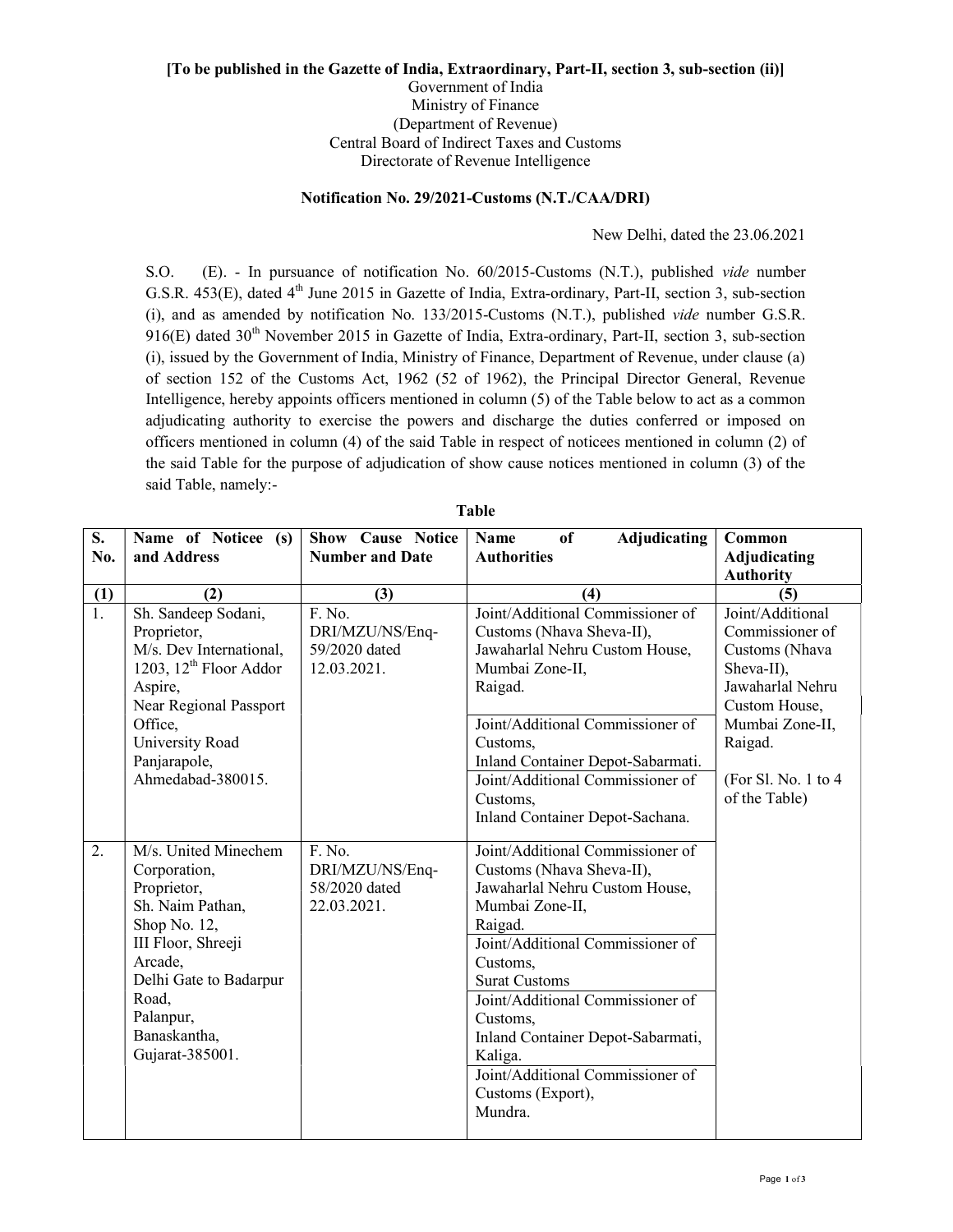| $\overline{3}$ .<br>4. | M/s. Madhav<br>Enterprises,<br>Proprietor,<br>Sh. Chinmay Pareek,<br>Plot No. E-114, RIICO<br>Industrial Area,<br>Kekri Industrial Area,<br>Ajmer,<br>Rajasthan-305404.<br>Sh. Narayan Navnath | F. No.<br>DRI/MZU/NS/Enq-<br>60/2020 dated<br>22.03.2021.<br>F. No.                                      | Joint/Additional Commissioner of<br>Customs (Nhava Sheva-II),<br>Jawaharlal Nehru Custom House,<br>Mumbai Zone-II,<br>Raigad.<br>Joint/Additional Commissioner of<br>Customs,<br>Inland Container Depot-Dasrath,<br>Vadodara.<br>Joint/Additional Commissioner of                                                                                                                                                                                                                                                                                                                                                                                                                                                                                                                                                                                                                                                                                      |                                                                                                                  |
|------------------------|------------------------------------------------------------------------------------------------------------------------------------------------------------------------------------------------|----------------------------------------------------------------------------------------------------------|--------------------------------------------------------------------------------------------------------------------------------------------------------------------------------------------------------------------------------------------------------------------------------------------------------------------------------------------------------------------------------------------------------------------------------------------------------------------------------------------------------------------------------------------------------------------------------------------------------------------------------------------------------------------------------------------------------------------------------------------------------------------------------------------------------------------------------------------------------------------------------------------------------------------------------------------------------|------------------------------------------------------------------------------------------------------------------|
|                        | Gole,<br>Proprietor,<br>M/s. Gurukrupa<br>Metalmart,<br>Alder 302, $3rd$ Floor,<br>Rose Wood Height,<br>Sector 10,<br>Khargar-410210.                                                          | DRI/MZU/NS/Enq-<br>66/2020 dated<br>22.03.2021.                                                          | Customs (Nhava Sheva-II),<br>Jawaharlal Nehru Custom House,<br>Mumbai Zone-II,<br>Raigad.<br>Joint/Additional Commissioner of<br>Customs,<br>Inland Container Depot-Patli.                                                                                                                                                                                                                                                                                                                                                                                                                                                                                                                                                                                                                                                                                                                                                                             |                                                                                                                  |
| 5.                     | M/s. Alliance<br>International,<br>SCF-16, $2nd$ Floor,<br>Sector-11D,<br>Chandigarh-14<br>and 20 others.                                                                                      | DRI F. No.<br>DRI/BZU/S-IV/Enq-<br>08 (Int-Nil)/2020<br>dated 08.03.2021<br>(SCN No.<br>DRI/BZU/12/2021) | Principal Commissioner/<br>Commissioner of Customs (Port),<br>Custom House,<br>Kolkata.<br>Principal Commissioner/<br>Commissioner of Central Tax &<br>Customs, GST Bhavan,<br>Port Area,<br>Visakhapatnam.<br>Principal Commissioner/<br>Commissioner of Customs,<br>Port User Building,<br>Mundra Port.<br>Principal Commissioner/<br>Commissioner of Customs<br>(Chennai-II), Custom House,<br>Chennai.<br>Principal Commissioner/<br>Commissioner of Customs,<br>New Custom House,<br>New Delhi.<br>Principal Commissioner/<br>Commissioner of Customs<br>(Nhava Sheva),<br>Jawaharlal Nehru Custom House,<br>Raigad.<br>Principal Commissioner/<br>Commissioner of Customs,<br>Hazira Port, Near All India Radio,<br>Navrangpura,<br>Ahmedabad.<br>Principal Commissioner/<br>Commissioner of Customs,<br>Custom House,<br>Kandla.<br>Principal Commissioner/<br>Commissioner of Customs,<br>Concor Complex, Greater Noida,<br>Gautam Budh Nagar. | <b>Additional Director</b><br>General<br>(Adjudication),<br>Directorate of<br>Revenue<br>Intelligence,<br>Delhi. |